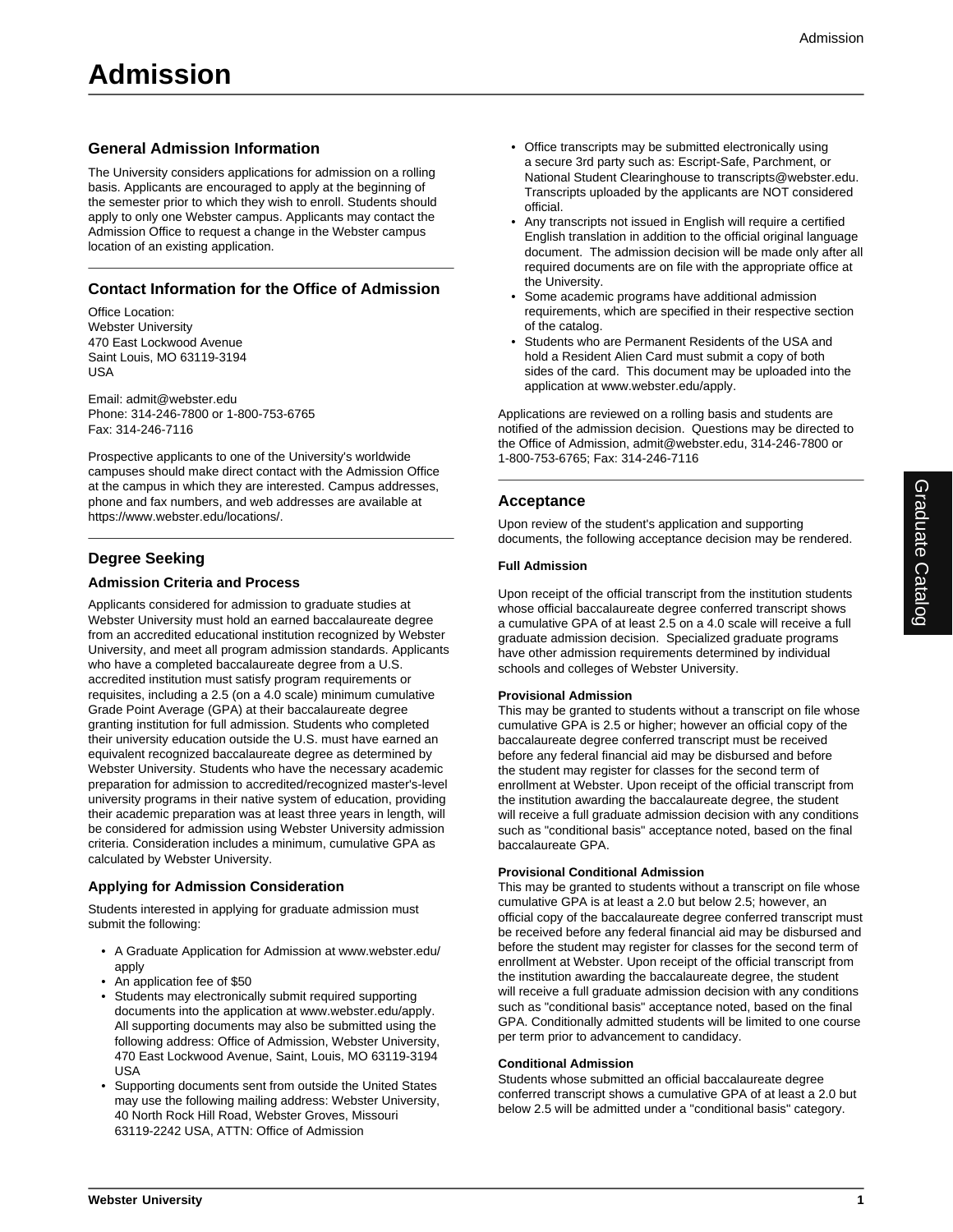# **Admission**

 These students will be limited to one course per term prior to advancement to candidacy.

#### **Non-Academic Issues and Admission**

Webster University reserves the right to deny admission based on non-academic reasons when it is believed to be in the best interest of the University. If a student's application misrepresents any information, for any reason, admission or enrollment may be revoked.

## **Sequential Admission**

Students who hold a master's degree from an accredited educational institution recognized by Webster University may be eligible to pursue a second master's degree in an accelerated format. This program option is not available at the Vienna campus. Art, counseling and other specialized master's degrees are excluded as sequential master's degree options.

Students must submit both their baccalaureate and master's official transcripts showing earned degrees. For full admission to a sequential program, both transcripts must reflect a 2.5 minimum cumulative Grade Point Average (on a 4.0 scale). Some programs may have higher GPA requirements. Please refer to each specific program for admission requirements. Students who have graduated from Webster University are not required to resubmit official transcripts.

### **Sequential Conditional Admission**

Students whose official baccalaureate and master's conferred degree transcripts that show a cumulative GPA of at least a 2.0 but below 2.5 will be admitted under a conditional basis category. These students will be limited to one course per term prior to advancement to candidacy. Specialized graduate programs have other requirements determined by individual schools and colleges of Webster University.

## **Application by U.S. Citizens and Permanent Residents (Resident Alien Card Holders)**

Students should apply online at www.webster.edu/apply. A nonrefundable application fee of \$50 is required.

Students who are Permanent Residents of the United States and hold a Resident Alien Card must submit a copy of both sides of the card with their completed application.

# **Military Applicants**

Military applicants should consult both their Webster University representative and ESO prior to enrollment. Applicants should follow the admission process as detailed earlier in this section of the catalog. All documents required for admission to the degree program will apply.

In addition, the institution will inquire about previous education and trainings during the initial advising session. Transcripts will need to be requested for all prior institutions, including military training, traditional college coursework and vocational training. Please see the Transfer of Credit section for further information about the evaluation and awarding of credit.

# **California Applicants**

As a prospective student, you are encouraged to review this catalog prior to signing an enrollment agreement. You are also encouraged to review the School Performance Fact Sheet,

which must be provided to you prior to signing an enrollment agreement. California Education Code (CEC) §94811 defines an ability-to-benefit (ATB) student as a student who does not have a certificate of graduation from a school providing secondary education, or a recognized equivalent of that certificate. Webster University does not serve this category of student.

# **Application for International Students**

Webster University welcomes applications for admission from students from all countries. General information about degree seeking study at Webster University's international campuses may be found on the website by clicking on the Worldwide Campuses tab and scrolling to the International Campuses.

## **Application Requirements**

- A completed online application for graduate admissions. Non-U.S. citizens, U.S. citizens applying from outside the U.S. and any student applying to a campus outside the United States should complete the international application online at www.webster.edu/apply.
- A non-refundable application fee of \$50 is required.
- Official transcripts from the educational institution from which the student earned their first bachelors-level degree. For U.S. institutions, this means accreditation from a regional accrediting body. Non-U.S. institutions must be recognized by the Ministry of Education as a university-level provider of higher education and accredited by any appropriate agencies within the home country and any countries in which it operates and/or issues degrees. This transcript and/ or diploma must show the degree received and the date conferred. Applicants previously enrolled in graduate-level coursework must submit official transcripts of that work. All official transcripts and documents in a language other than English must be accompanied by a certified English translation.
- Proof of English language proficiency. See English Language Proficiency section below for approved methods.
- A curriculum vitae (résumé) that documents prior employment and experience or an essay on a topic of the student's choice, such as a special interest, significant experience or notable achievement. Minimum 300 word count in length.

International students recruited to the U.S. will be required to pay a Tuition Deposit equivalent to a one-semester tuition charge, and only applies to tuition fees. This Tuition Deposit is non-refundable upon enrollment and forfeited if the student decides to transfer out of the University. Any forfeited Tuition Deposit will be applied to tuition fees if the student rejoins the University within twelve (12) months from the date of their last class attendance.

**Note:** Graduate applicants who apply and are provisionally accepted either by submitting unofficial transcripts or before completing their undergraduate degree must submit a final transcript indicating the degree received and the date conferred. If transcripts do not indicate degree or conferral date a copy of diploma is required. This official transcript must be on file within eight weeks from the beginning of the student's starting term for full acceptance to the University.

There are two paths for submitting official transcripts for international students:

1. Request the university sends Webster University an official transcript directly in a sealed envelope.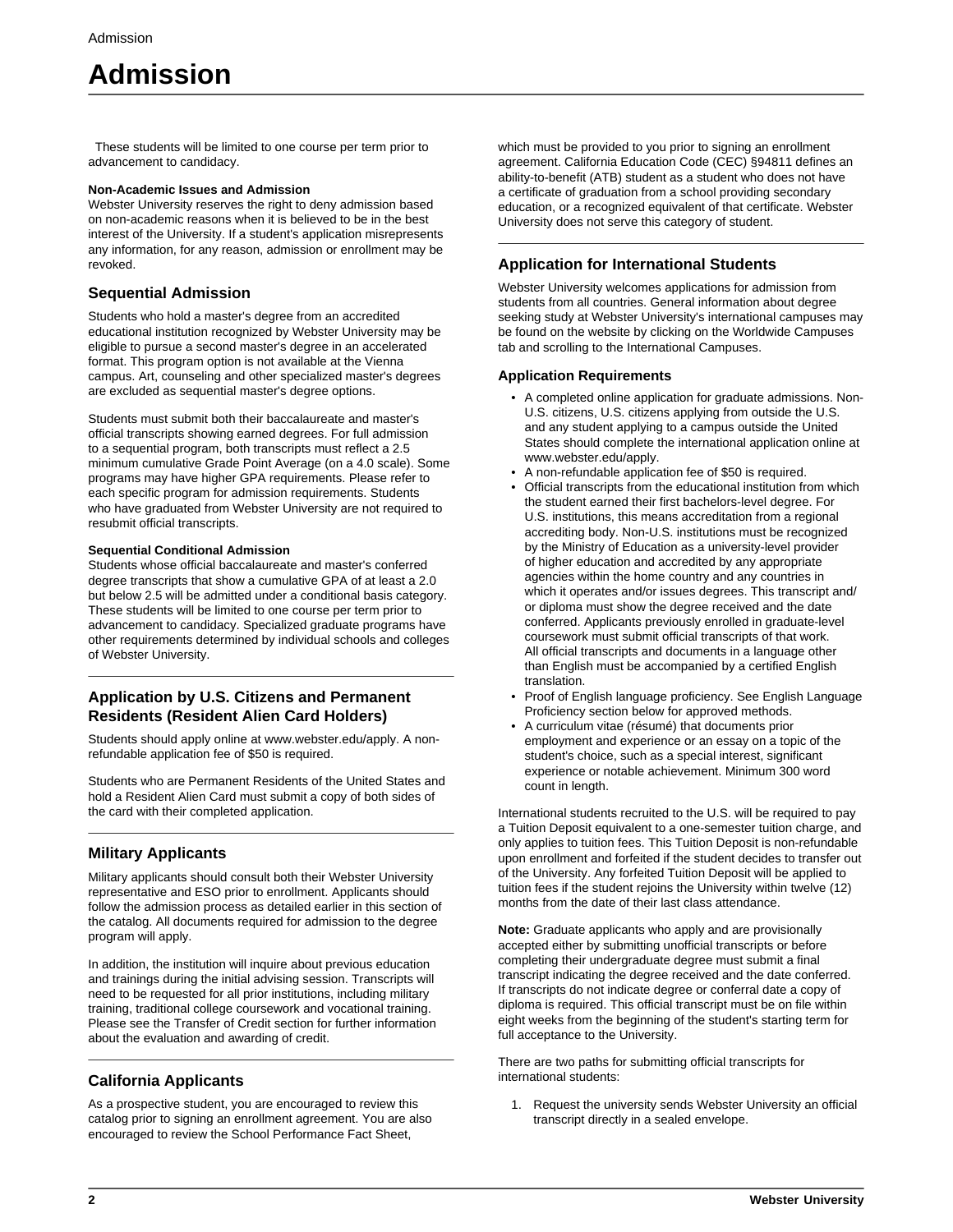2. If the student has attended a school or country that does not issue transcripts to other schools, and instead issues only one original certificate or mark sheet directly to the student, then the student can bring in their original, final transcript and diploma to a Webster staff member, for the staff member to verify and take certified true copies. These copies will become the official transcripts and the originals will be returned to the student.

#### **Additional Application Requirements**

- Additional official documentation may be required depending upon an applicant's program of interest or previous educational background. See program page for details.
- International applicants who will require a student visa must submit a photocopy of the biographical page from their passport.
- **Applying for a visa:** Students requiring a visa to study in the country in which their campus is located will be required to provide additional documentation for the visa process. Visa documentation requirements can vary at international campus locations depending upon the applicant's citizenship status and/or country of origin at the time of acceptance to the University. Applicants should check with the campus they plan to attend for specifics. Students are responsible for applying and obtaining their visa. The University will provide support and guidance during the process and will notify applicants if additional documentation is required to complete the application file. Upon receipt, the University can vouch for student status and any associated charges.

**Important:** Applicants from abroad should complete and submit all necessary documents at least four to six months before the desired entry term to allow sufficient time for accepted applicants to apply for a student visa. In addition, applicants should retain photocopies of all documents submitted to the University as these may need to be presented at the consulate/embassy when applying for the student visa.

# **English Language Proficiency**

The following methods have been approved for proving English Proficiency for international student applicants:

- 1. The English proficiency test requirement is waived for TOEFL exempted countries: Antigua and Barbuda, Australia, Bahamas, Barbados, Belize, Botswana, Canada (except Quebec), Fiji, Gambia, Ghana, Grenada, Guyana, Ireland, Jamaica, Kenya, Liberia, Malta, Marshall Islands, Mauritius, Micronesia, New Zealand, Nigeria, Saint Kitts and Nevis, Saint Lucia, Saint Vincent and Grenadines, Sierra Leone, Singapore, Solomon Islands, South Africa, St. Helena, Tanzania, Trinidad and Tobago, Uganda, United Kingdom, Zambia, and Zimbabwe,
- 2. Completion of at least one year academic of college-level coursework for undergraduate students at a regionally accredited U.S. institution of higher learning within the last three years. It must be academic coursework that is completed; ESL coursework does not qualify.
- 3. Completion of at least one semester of graduatelevel courses with grades of B or higher at a regionally accredited U.S. institution of higher learning within the last three years. Coursework must be academic; ESL coursework does not qualify.
- 4. If a student has completed three or more years of study in an English-medium high school or university-level academic

program in a country other than ones listed above, he/she may request a waiver.

- 5. Successful completion of the ELS Language Center's English for Academic Purposes or ELS Language Center Level 112 (must have valid ELS 112 Certificate of Completion).
- 6. Successful completion of the University of Central Florida's Center for Multilingual Multicultural Studies (CMMS) Intensive English Program (must have valid completion certificate).
- 7. Successfully meeting the requirements for one of the following tests within the last two years.
	- TOEFL: jBT: 80
	- TOEFL: pBT: 550
	- IELTS: Academic: 6.0
	- Duolingo: 110
	- Pearson: 53
	- Cambridge Academic English: 169
	- Password: 6.0
	- GTEC: 1201
	- jTEP: 3.7
	- SAT's English-based Reading and Writing Score: 450
	- ACT composite score: 23

Appropriate grades on English language subjects of the International Baccalaureate (IB), General Certificate of Education, (GCE) Advanced Levels, or West African Exam Certificate (WAEC) English Language Exams completed within the last two years can be considered in lieu of the proficiency exams.

#### **Webster University holds the right to require English Proficiency test scores for any applicant upon application review.**

Use these institutional codes for Webster University when requesting an official TOEFL score report:

- St. Louis campus: 6933
- Accra campus: 5517
- Cha-Am campus: 7954
- Geneva campus: 0546
- Leiden campus: 0548
- Vienna campus: 0547

In lieu of submitting one of the English proficiency examinations above, students can demonstrate English proficiency (and be exempt from the test requirement) in any of the following ways:

- Documentation of successful completion of the ELS Language Center's English for Academic Purposes - or ELS Language Center Level 112.
- Documentation of successful completion of the University of Central Florida's Center for Multilingual Multicultural Studies (CMMS) Intensive English Program.

### **ESL Contingent Admission**

Some students are academically acceptable to the University but have additional English language proficiency needs that the University believes can be met by taking English as a Second Language (ESL) courses through Webster University or another educational institution with whom the University has an articulation agreement. These students will be accepted on a conditional basis that acknowledges their need to document further work in English. Students admitted on a conditional basis must meet the University's English language proficiency requirements listed above before they can be advanced to candidacy in the graduate program.